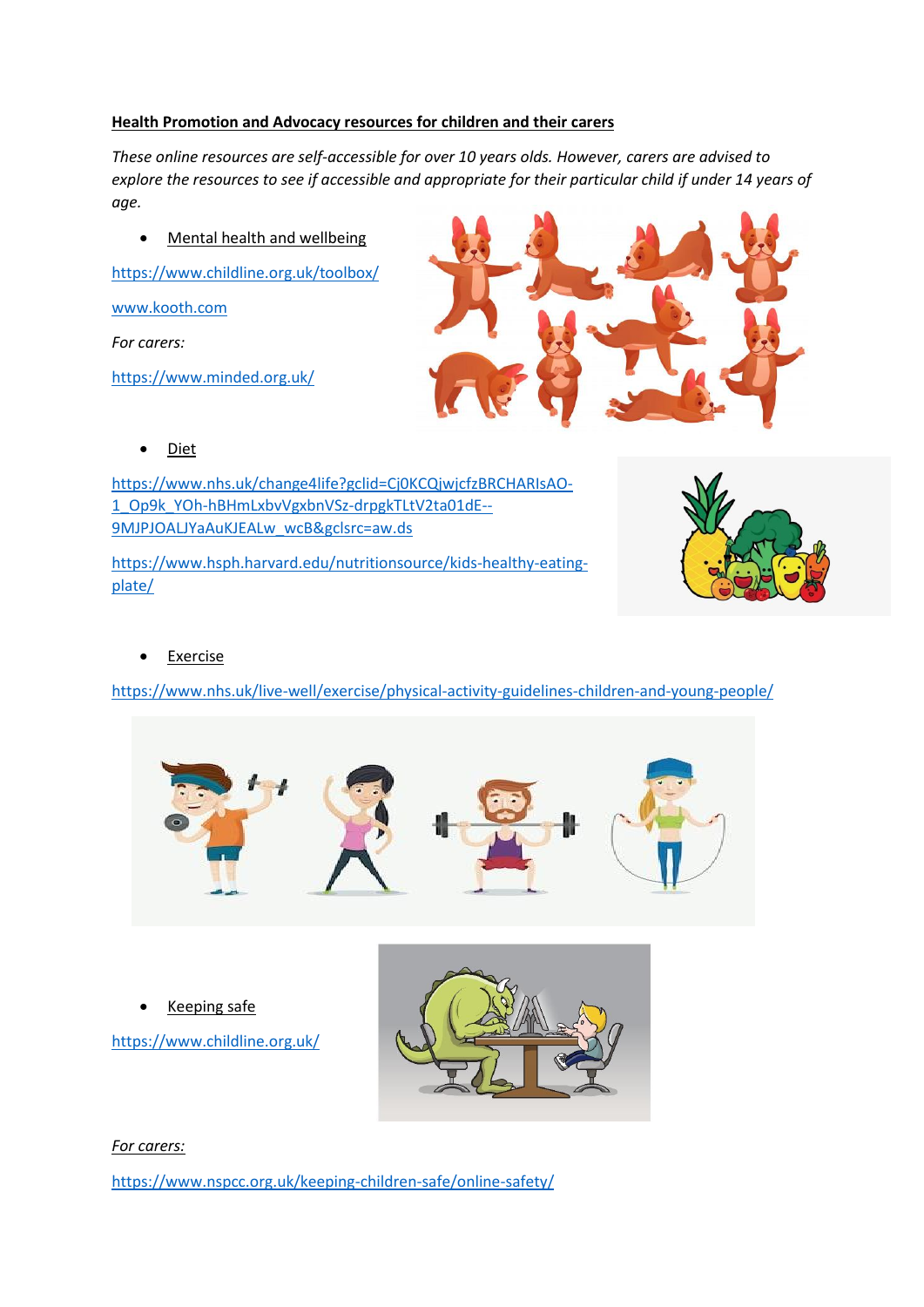<https://www.nspcc.org.uk/>

• Advocacy

<https://www.childrenscommissioner.gov.uk/help-at-hand/about-us/>

[https://www.coram.org.uk/how-we-do-it/coram-childrens-legal-centre-upholding-childrens](https://www.coram.org.uk/how-we-do-it/coram-childrens-legal-centre-upholding-childrens-rights?gclid=Cj0KCQjwjcfzBRCHARIsAO-1_OqAgBUooopg56OJ-IUlZCNV5hfwxHKKJjvChpjQSx2mCpdhk5JdCIIaAr5FEALw_wcB)[rights?gclid=Cj0KCQjwjcfzBRCHARIsAO-1\\_OqAgBUooopg56OJ-](https://www.coram.org.uk/how-we-do-it/coram-childrens-legal-centre-upholding-childrens-rights?gclid=Cj0KCQjwjcfzBRCHARIsAO-1_OqAgBUooopg56OJ-IUlZCNV5hfwxHKKJjvChpjQSx2mCpdhk5JdCIIaAr5FEALw_wcB)[IUlZCNV5hfwxHKKJjvChpjQSx2mCpdhk5JdCIIaAr5FEALw\\_wcB](https://www.coram.org.uk/how-we-do-it/coram-childrens-legal-centre-upholding-childrens-rights?gclid=Cj0KCQjwjcfzBRCHARIsAO-1_OqAgBUooopg56OJ-IUlZCNV5hfwxHKKJjvChpjQSx2mCpdhk5JdCIIaAr5FEALw_wcB)

#### *For refugee and migrant children:*

<https://www.coram.org.uk/how-we-do-it/upholding-childrens-rights/migrant-childrens-project>

• Sexual health

*For carers:*

<https://www.outspokeneducation.com/sex-and-relationships>

*For young people:*

<https://www.brook.org.uk/>

<https://legacy.brook.org.uk/find-a-service/regions/london/dash-lambeth>

Gender identity

<https://mermaidsuk.org.uk/>

<https://gids.nhs.uk/young-people>

### • Drugs information

<https://www.talktofrank.com/>

<https://legacy.brook.org.uk/find-a-service/regions/london/dash-lambeth>

### General health information

<https://www.nhs.uk/>

### • Parenting support and carer wellbeing

[https://www.westsuffolkccg.nhs.uk/wp-content/uploads/2013/07/A-guide-for-parents-and-carers](https://www.westsuffolkccg.nhs.uk/wp-content/uploads/2013/07/A-guide-for-parents-and-carers-of-children-aged-0-11-years-Positive-parenting.pdf)[of-children-aged-0-11-years-Positive-parenting.pdf](https://www.westsuffolkccg.nhs.uk/wp-content/uploads/2013/07/A-guide-for-parents-and-carers-of-children-aged-0-11-years-Positive-parenting.pdf) - this resource has been developed in Sussex so the small part about local services is not relevant but the rest is!

<https://dots.actionforchildren.org.uk/category/parent-wellbeing/>